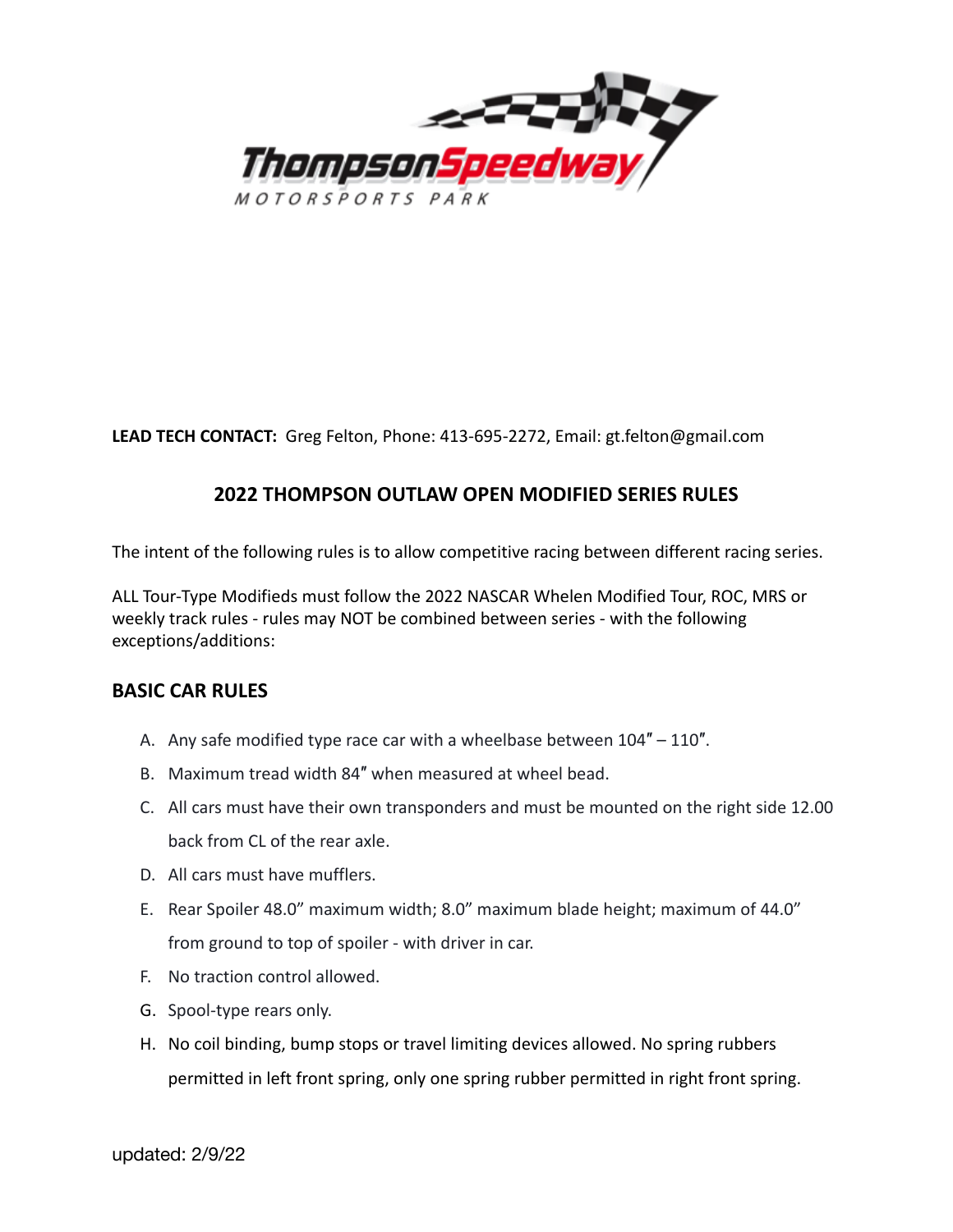

- I. Roof intrusion plate required on any car with a fiberglass or non-steel roof.
- J. Flat, straight windshields only on driver side maximum width of 24" and minimum thickness 1/4" Lexan.
- K. No carbon-fiber seats allowed.

# **WEIGHT RULE**

All total and left side weights will be measured with the driver strapped in the seat before starting heats and features.

- A. SK, Sunoco and Sportsman Modifieds:
	- a. Minimum weight requirement: 2,575 lbs.
	- b. Maximum left side weight: 57%.
- B. Tour-Type Modifieds
	- a. Minimum weight requirement: 355 cu in 364 cu in: 2,600 lbs.
	- b. Minimum weight requirement: 365 cu in 372 cu in: 2,650 lbs.
	- c. Maximum left side weight: 56%.
- C. SPEC Engine
	- a. Minimum weight requirement: 2,650 lbs.
	- b. Maximum left side weight: 56%.

### **SPECIFIC ENGINE RULES**

- A. LS Tour-Type Spec-type engines must have current year tour seal in place.
- B. All aluminum, 18-degree head built engines will use only 390 CFM carburetors with .500 length bridged boosters.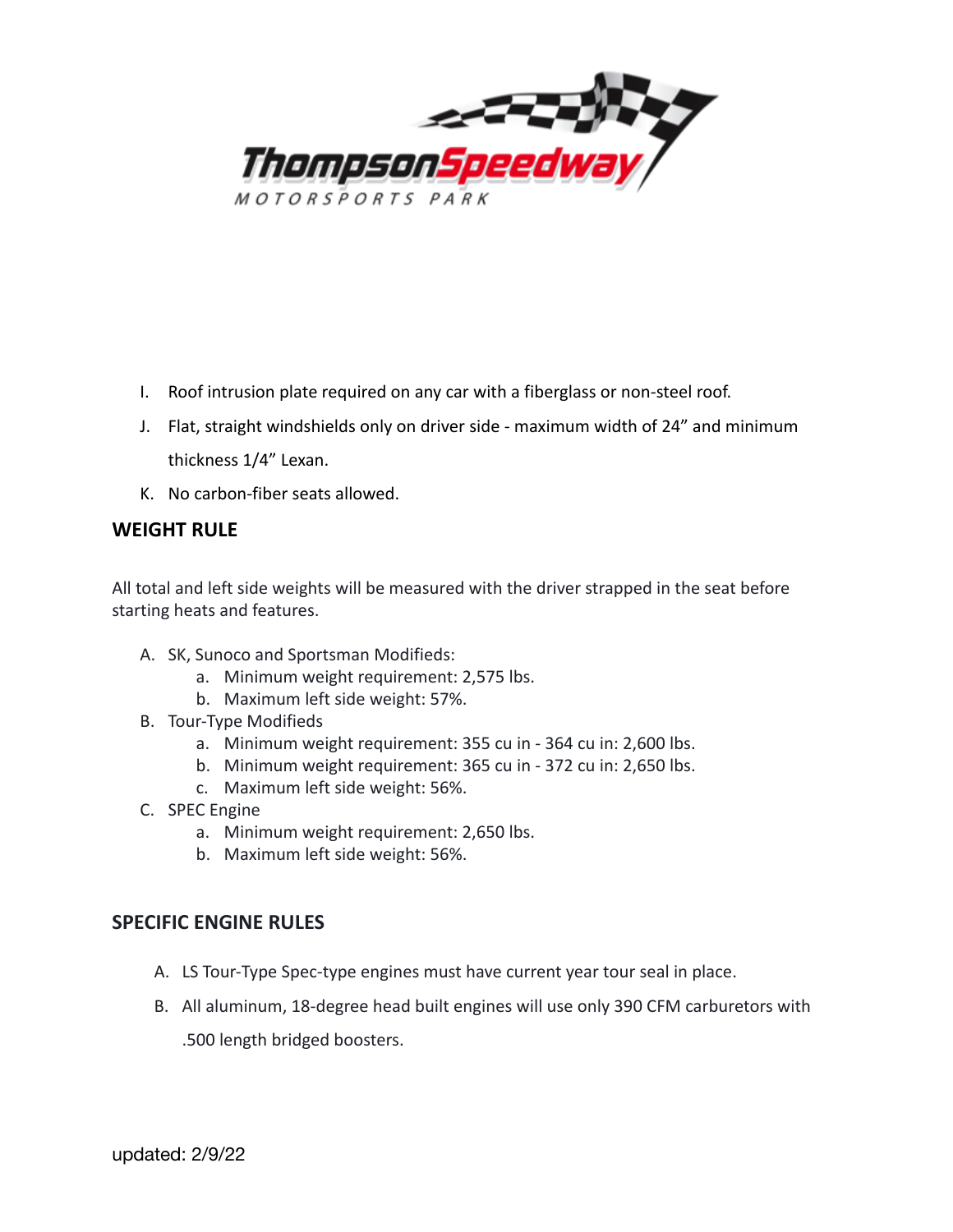

- C. All aluminum 23-degree head built engines can use the same carburetor with bridges removed that meet MRS rules.
- D. The only exception is the Dart aluminum budget/spec head package which can use any size Holley Model 4150 HP series type carburetor.
- E. All carburetors must have booster's safety wired.
- F. All aluminum head engines are allowed one single maximum 2" carburetor spacer.
- G. 650 CFM carburetors must pass go/no-go gauges.
- H. Maximum cubic inch limit 372 cu in for all built engines.
- I. All ported steel head engines must use Holley 4777 650 CFM carburetor with stock Holley OEM components for this model carburetor.
- J. SK, Sunoco Modified: maximum 650 CFM carburetor only. No modifications other than removal of the choke tower.
- K. MEP (Mcgunegill Engine Performance) Equalizer sealed Super Late Model engines will be allowed.
- L. Tri-Y headers allowed.
- M. Engine compression and displacement equipment will be present at each event.
- N. Maximum compression ratio on all engines is 12:1. Any engine exceeding 12:1 will be accessed a weight penalty to be determined by the Tri Track tech staff.

### **FUEL**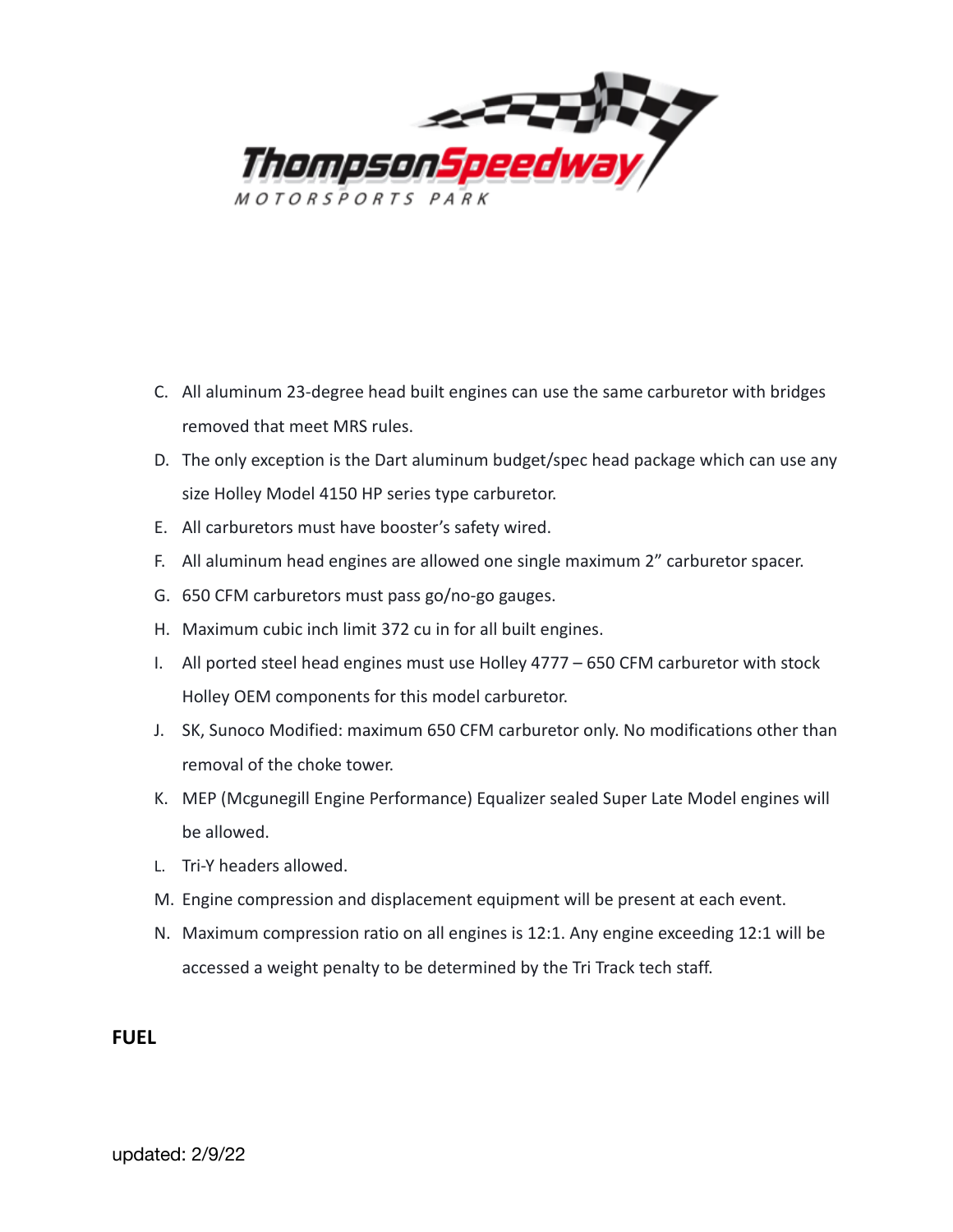

- A. Tri-Track approved fuels (Sunoco) must be a leaded fuel with a pump octane of 110-112 (R+M) and meet the manufacturer's specifications.
- B. Fuel samples will be tested to the manufacturer's specifications.
- C. Tri-Track legal fuels must be used for practice, qualifying, and competition.
- D. Tri-Track has the right to sample a competitor's fuel at any time during event. Samples will be impounded for observation and/or testing by Tri-Track, Sunoco, NERF and/or any outside laboratories at Tri-Track's discretion.
- E. No fueling or refueling during any qualifying or feature events.

### **TIRE RULES**

**Tire Type:** Hoosier 1320 Left-side, Hoosier 1330 right-sides

- A. Teams will be allowed to buy a maximum of 9 tires at all series race tracks. All teams are required to purchase 4 to 5 tires in order to compete. The other 4 tires for practice and inventory are optional (5 tires for race and 4 for practice). All tires will be recorded. Teams are not required to buy 9 tires.
- B. A total of five tires will be allowed for qualifying heats **and** feature (a total of four, plus one for change).
- C. Teams will be able to use any recorded tire in their inventory for spares in case of flats or wrecks (must come off track flat or damaged).
- D. Qualifying: Tires must be 4 of your 5 race tires for the event.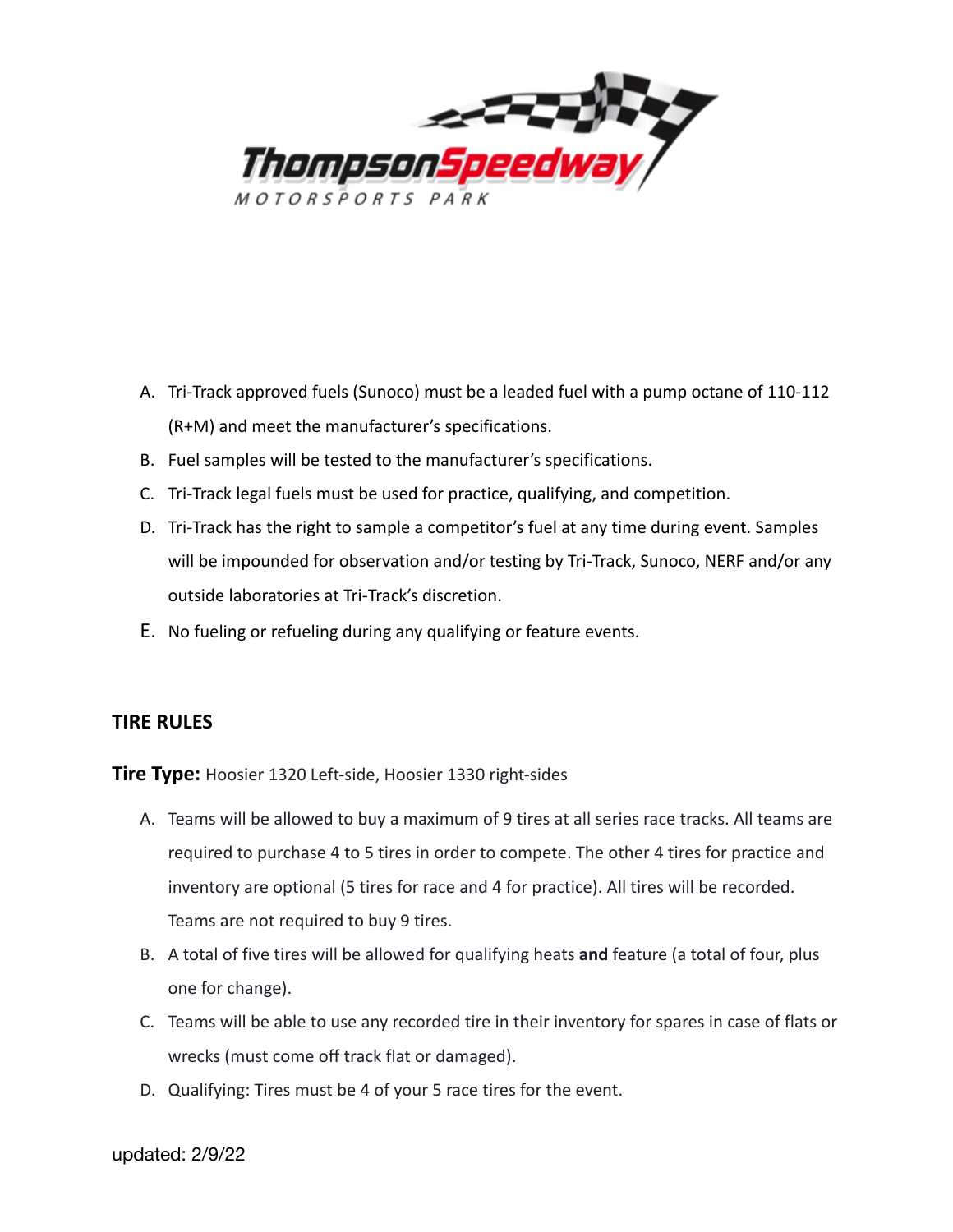

- E. Consi: Teams will be allowed to use any of their registered car numbered tires purchased in 2022 including the tires you attempted to qualify with. Your one new  $5<sup>th</sup>$ change tire purchased on event day will also be allowed for use in consi. Any team planning or intending to use tires from their 2021 inventory for the consi must bring said tires to tech officials prior to practice unmounted for inspection and approval for consi use. You must put your heat race tires back on for the feature. This will be fair for everyone as they will have the same laps on their tires for the start of the feature.
- F. Feature: You will be allowed to use any of the event 5 race tires during the feature. Only if the tire is completely flat or damaged can you make an additional change with a 2022 inventory tire. Anyone caught tampering with tires will face disqualification. Remember, all tires are recorded. If you do not have the proper tires on after the heat race or feature event you will face disqualification and/or a one-race suspension if anyone is caught tampering depending on the infraction.
	- a. Any flat or damaged tire during a qualifying race cannot be replaced with a non-inventory tire. They can ONLY be replaced with an inventory tire approved by Tri Track officials.
- G. ALL tires used in heats, B-Main or features MUST be purchased at the track on the day of the event.
- H. Tires cannot be purchased from any outside vendors, ONLY at track.
- I. You may preorder tires for all race events, however, they must be purchased at the race track on race day for each specific event. Tires will be recorded at that time. Tires will be